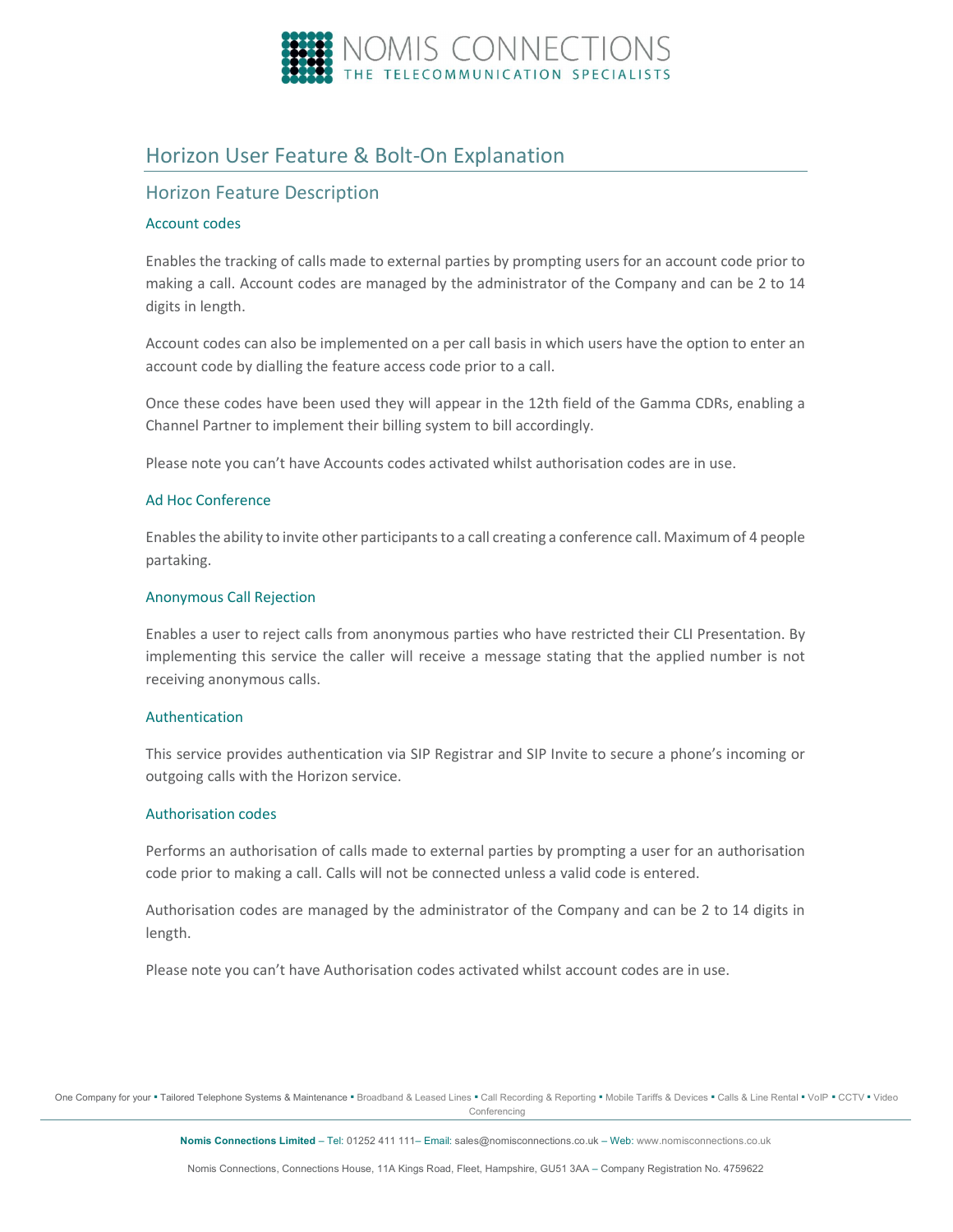

#### Automatic Call Back

Enables a call back to be set when dialling a user within the Horizon group, if a busy tone is received.

#### Busy Lamp Fields

Busy Lamp Fields allows a user to monitor a defined extension by the colour of the lamp of the line key assigned. It also acts as a speed dial which when pushed will call that extension or user.

#### Call Admission Control

Provides the ability to limit the number of external calls that can be made from a Horizon site. This can be implemented by the Channel Partner ensuring that the bandwidth that has been scoped for external calls from a customer's site is backed up by a call control to avoid quality issues.

#### Call Forward Always

Allows a user to redirect all incoming calls to an alternative destination. Users have the option to activate and deactivate this service through dialling a feature access code or configuring the service via their web interface.

#### Call Forward Busy

Allows a user to redirect calls to an alternative destination when an incoming call encounters a busy tone. Users have the option to activate and deactivate this service through dialling a feature access code or configuring the service via their web interface.

#### Call Forward No Answer

Allows a user to redirect calls to an alternative destination when an incoming call is not answered within a specified number of rings. Users have the option to activate or deactivate this service through dialing a feature access code or configuring the service via their web interface.

#### Call Forward Not Reachable

Allows a user to redirect calls to an alternative destination when an incoming call cannot route to the intended user, e.g. faulty line.

## Call From Anywhere (Remote Office)

Provides the ability for the user to define a location potentially outside of the Horizon service i.e. hotel room, where they can receive and make calls, whilst out of the office. This feature works through rerouting incoming calls to the defined destination, as well as implementing a 2 staged call setup when using click to dial through the Horizon service.

One Company for your . Tailored Telephone Systems & Maintenance . Broadband & Leased Lines . Call Recording & Reporting . Mobile Tariffs & Devices . Calls & Line Rental . VoIP . CCTV . Video **Conferencing**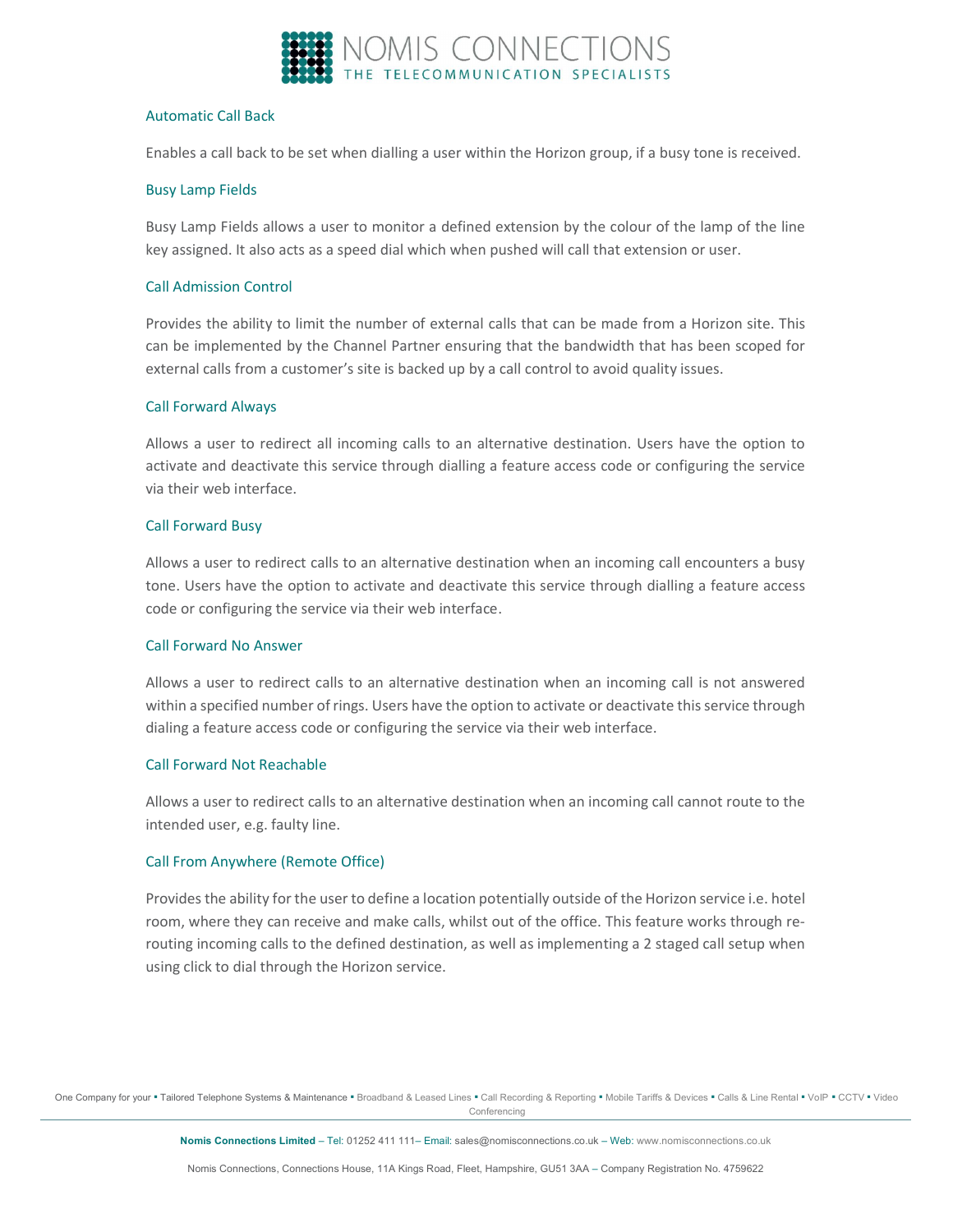

## Call Log/History (Top 10 missed, received, dialled)

Provides the user with a short term view of both incoming and outgoing calls, and the relevant results of each, through easy to use and interpret graphs displayed on the dashboard of the service.

#### Call Me Anywhere (Twining)

Allows the user to define one or more locations that can be used as extensions to the user's desk phone. These locations when defined and activated would also ring at the same time as a desk phone when an incoming call is delivered.

## Call Notify by Email

Provides the ability to define which call types you would like to be notified about via email. This could range from missed calls during business hours through to outgoing calls from devices which should be locked or out of use.

#### Call Park

Enables a call to be parked and retrieved from another phone within the same Call Park group, through using the relevant feature access codes and user extension.

#### Call Pickup

Enables an incoming call to be picked up by another user within a Call Pickup group, through using the relevant feature access code and user extension. If there is more than one call ringing within a Call Pickup group, the call that has been ringing the longest will be retrieved.

## Call Return

Allows a user to call the last party that called assuming a CLI was presented, regardless of whether or not the call was answered.

#### Call Recording Inbound and Outbound

Provides the ability to record calls both inbound and outbound, over users, hunt groups and auto attendants, so that the recordings can be accessed later through the Horizon system.

In order to implement call recording, please refer to the call recording scenario's guide as depending on CLI being presented or incoming call route, some call recording scenarios are not currently available.

Additional charges are applied to the maximum storage used within each month.

One Company for your · Tailored Telephone Systems & Maintenance · Broadband & Leased Lines · Call Recording & Reporting · Mobile Tariffs & Devices · Calls & Line Rental · VoIP · CCTV · Video **Conferencing**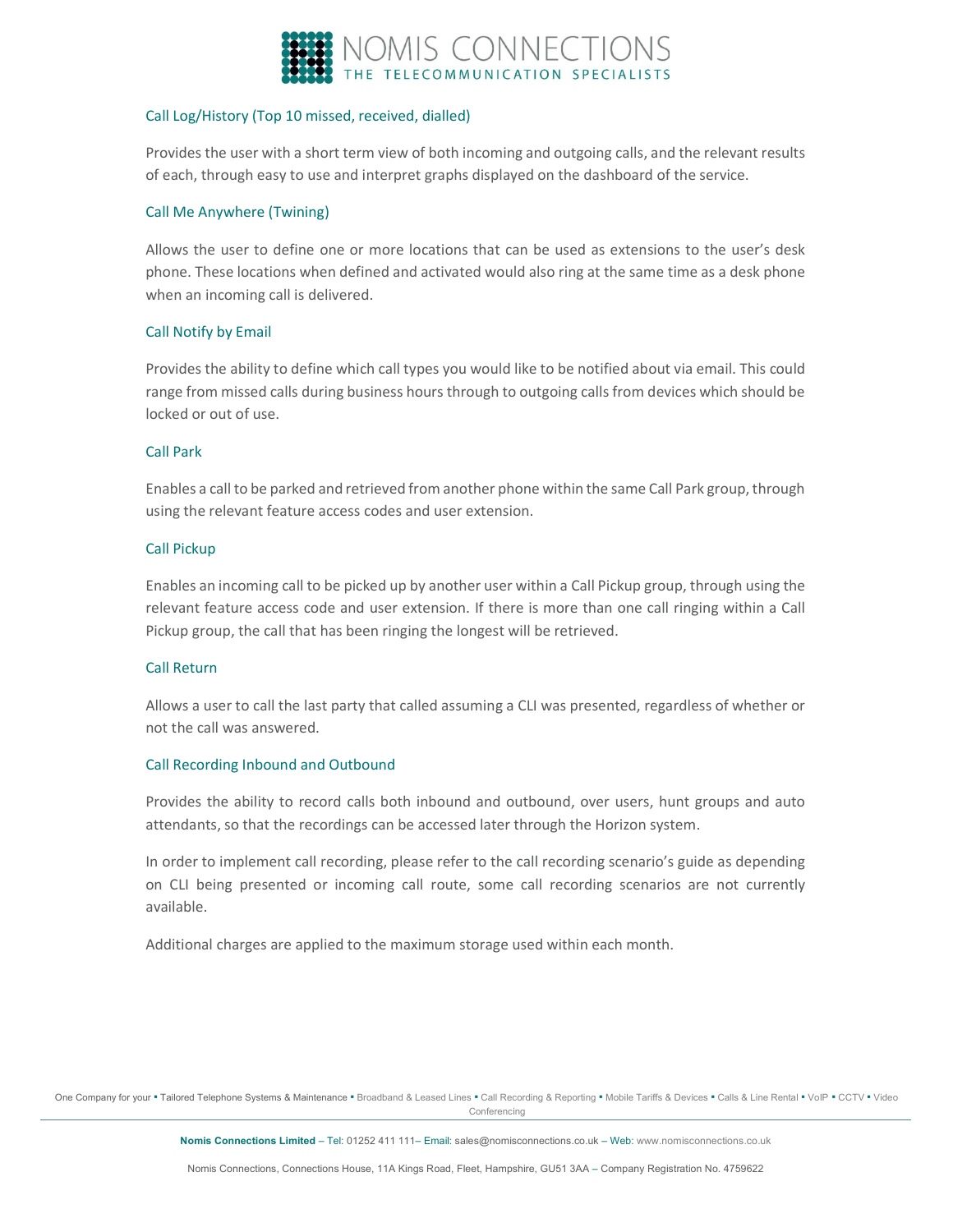

## Call Transfer

Enables a user to redirect a ringing, active, or held call to another number or directly to voicemail. Prior to forwarding the call a user can choose to answer it and put the caller on hold whilst they contact the 3rd party to be transferred to.

## Call Waiting

Provides sight of additional incoming calls to the user's device while the user is engaged on another call.

## Calling Line id Blocking

Allows a user to block or allow their user identity (name and number) to be presented to a called party.

## Calling Line id Delivery (External)

Allows a user to present their user identity (name and number) for external calls.

## Calling Line id Delivery (Internal)

Allows a user to present their user identity (name and number) for internal calls within the Horizon service

## Calling Name Retrieval.

Provides the ability to deliver a user's name, as well as a number for calls made and received.

## Calling Policy

Enables an administrator to define the Calling Policies for both site and user to restrict or allow specific call routing, i.e. Call barring

## Call Hold

Allows a call to be put on hold for any length of time, whilst the user performs other activities.

## Device Customisation

For Cisco SPA502g, SPA504g, SPA525g, Polycom IP 450, IP 650, VVX410 and associated side cars this feature provides the ability to manage the available button roles against soft and line keys within the Horizon interface. This feature is permission driven allowing assignment to an end user, or control by an administrator. Any selected programming within the interface would be maintained on the device through feature and firmware updates.

## Distinctive Ring

Ability to set different ring tones for external and internal calls.

One Company for your . Tailored Telephone Systems & Maintenance . Broadband & Leased Lines . Call Recording & Reporting . Mobile Tariffs & Devices . Calls & Line Rental . VoIP . CCTV . Video **Conferencing**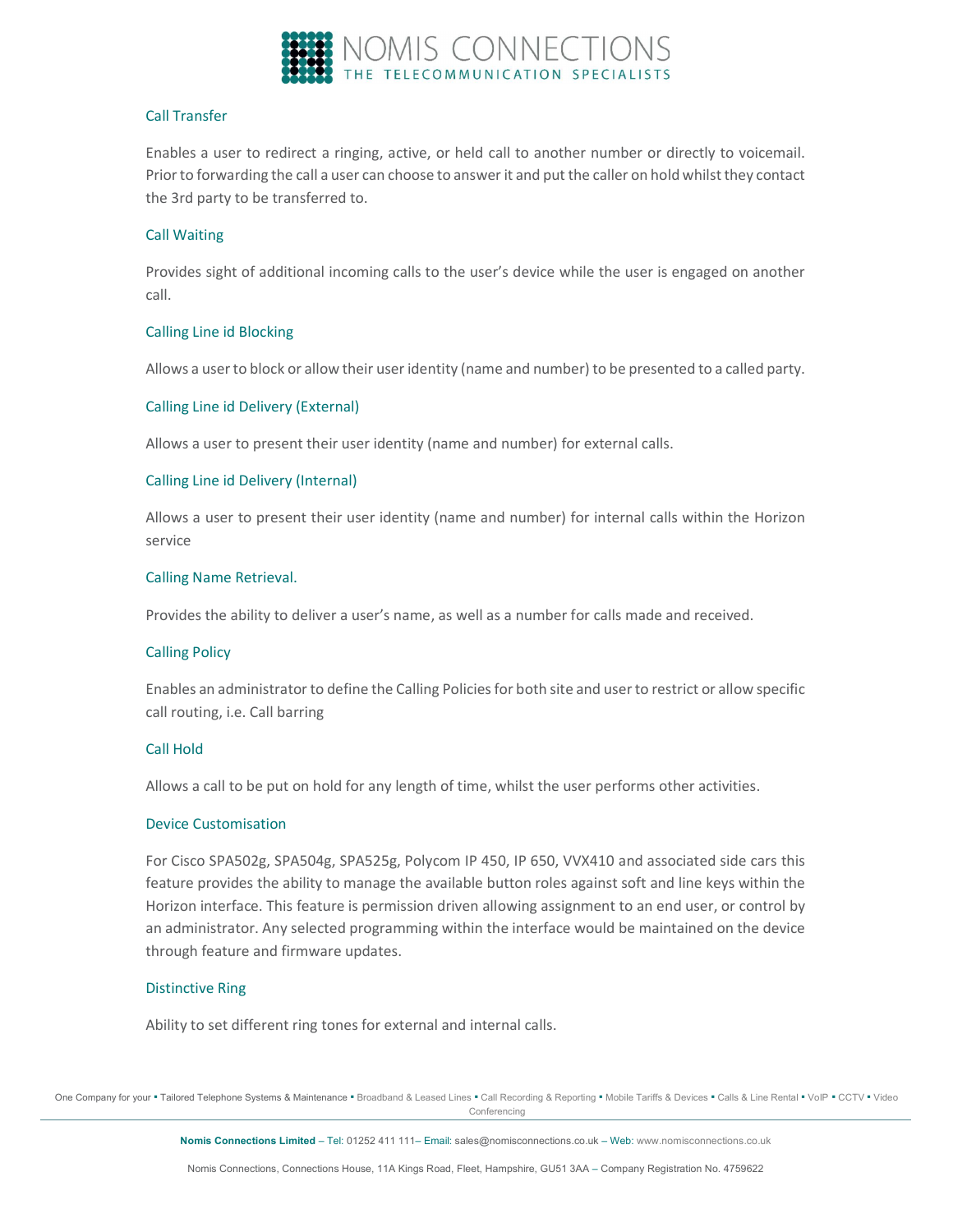

#### Diversion Inhibitor

Enables a user to prevent calls made being redirected again by the called party, i.e redirecting calls to voicemail when trying to forward a call.

#### Do not Disturb

Allows a user to set their phone to unavailable so that incoming calls are given a busy tone. This feature can be enabled through feature access codes, on supported devices, or through the Horizon GUI.

#### Hot Desking

Provides the ability for any user to login to any device assigned to their Company throughout all sites. A user can log in to a device through either activating the phone on supported devices, or through the Horizon GUI, or Company Voice Portal.

When activated that user will have the ability to make and receive calls as themselves, however programmed line keys or BLFs will only show when logged into their assigned device.

#### Hunt Groups

Allows the delivery of incoming calls to users in predetermined and configured routing. Group administrators can choose from any of the following "Hunt" routing, and attach users and configuration as required:

- Circular sends calls in a fixed order. The call is sent to the first available user on the list, starting with the user following the last user to receive a call
- Regular sends calls to users in the order they are listed. The call is sent to the first user in the list, always starting with the first user.
- Simultaneous sends calls to all users within a group. The first user to pick up the phone will have the call routed to them.
- Uniform sends calls to the user who has been idle the longest. Once a call is completed that user will be moved to the bottom of the list. Calls received but not routed through the Hunt Group will not be applied to this routing.
- Weighted sends calls to users based on a weighted % of calls to answer. For example out of 10 calls 2 users may be weighted as 40% and 60% meaning 4 calls and 6 calls are delivered as defined to the associated users.

Administrators can also define call waiting to enable calls from outside of the Hunt Group routing to be delivered and answered.

## Instant Group Call

Provides an instant conference bridge connecting all members within the group. When a member of the group calls the specific group number, all users will receive a call inviting them to join the group.

One Company for your . Tailored Telephone Systems & Maintenance . Broadband & Leased Lines . Call Recording & Reporting . Mobile Tariffs & Devices . Calls & Line Rental . VoIP . CCTV . Video Conferencing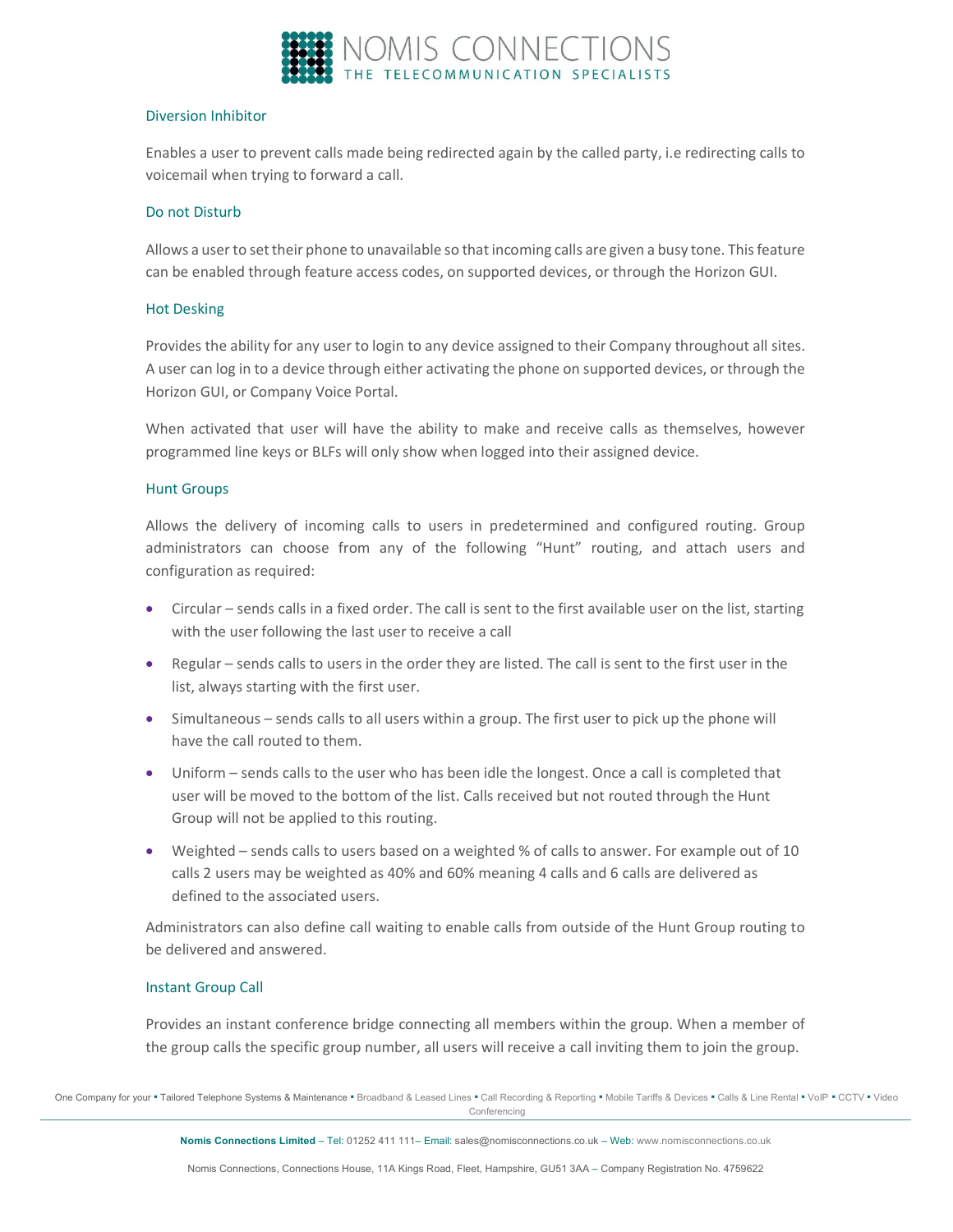

#### Last Number Redial

Enables users to redial the last number they called through supported devices or through a feature access code.

#### Music on Hold

Allows the administrator to setup and maintain audio files that can be used in various call scenarios (e.g. Call Park, Call Hold). These files can be recorded through supported devices or uploaded through saved files.

## Music on Hold (user)

Allows users to enable or disable music on hold on a per call basis, through either a feature access code or via the Horizon GUI. This service is especially useful when attending conference calls or similar where you may wish to put a line on hold.

## Preset availability Profiles

Allows a user to enable a predefined availability profile, in order to implement specific call routing. These are defined as:

- Available in the Office
- Available out of the office
- Busy
- Unavailable

## **Scheduling**

Allows the definition of set schedules for business hours, and other company specific events. These schedules can then be implemented over Auto Attendants or Hunt Groups to provide specific routing during set hours or days.

## Selective Call Rejection

Enables a user to define criteria to prevent incoming calls being delivered, i.e. a black list. This ranges from specific numbers, through to time of day and day of week.

## Sequential Ring

Allows a user to define a "find me" list of numbers that incoming calls will route to sequentially. While the incoming call is routed, callers will hear comfort announcements, and can interrupt the search to leave a message. The user must set the number of rings after which the service will move on to the next number.

One Company for your . Tailored Telephone Systems & Maintenance . Broadband & Leased Lines . Call Recording & Reporting . Mobile Tariffs & Devices . Calls & Line Rental . VoIP . CCTV . Video **Conferencing**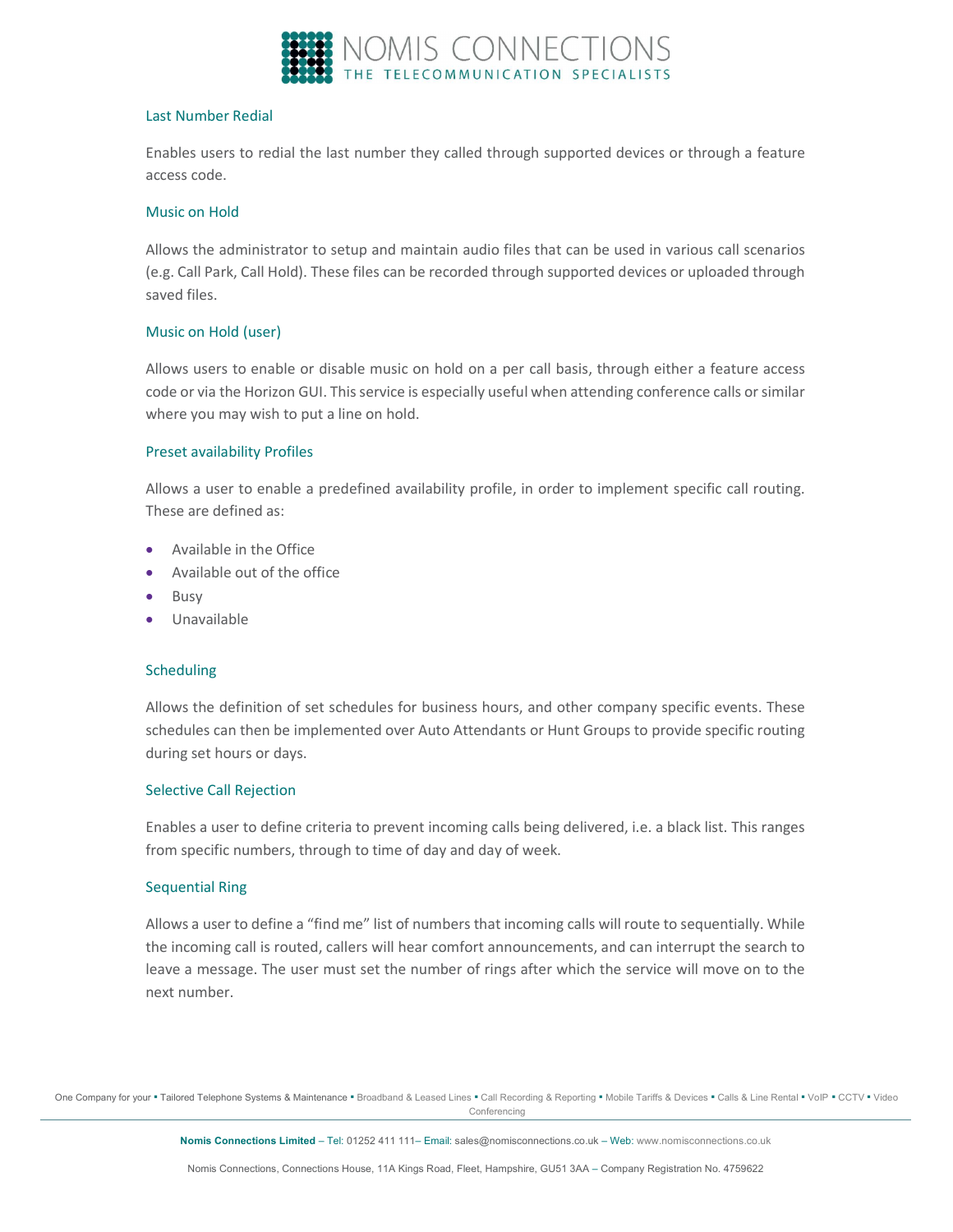

#### Site Admin

Allows the creation of an administrator who will just manage a single site. This means the Company Admin will still have all the admin capabilities for a company and the Site Admins will have the following facilities for their respective sites within the company.

- **•** Manage Users
- Device Management
- View & Download Call Recordings
- View Statistics

## Speed Dials

Allows a user to define either 1 or 2 digit speed dials that can be made from their device to key external or internal destinations. Local speed dials can also be established, however we recommend using the system to ensure both the phone and Horizon GUI is in sync.

#### Voice Messaging

Enables voicemail services to be established either against users or hunt groups so that messages can be left and accessed by users.

Please note that Horizon does not display voicemails in its system, but enables a Voicemail to email function or access via the Horizon devices.

One Company for your · Tailored Telephone Systems & Maintenance · Broadband & Leased Lines · Call Recording & Reporting · Mobile Tariffs & Devices · Calls & Line Rental · VoIP · CCTV · Video Conferencing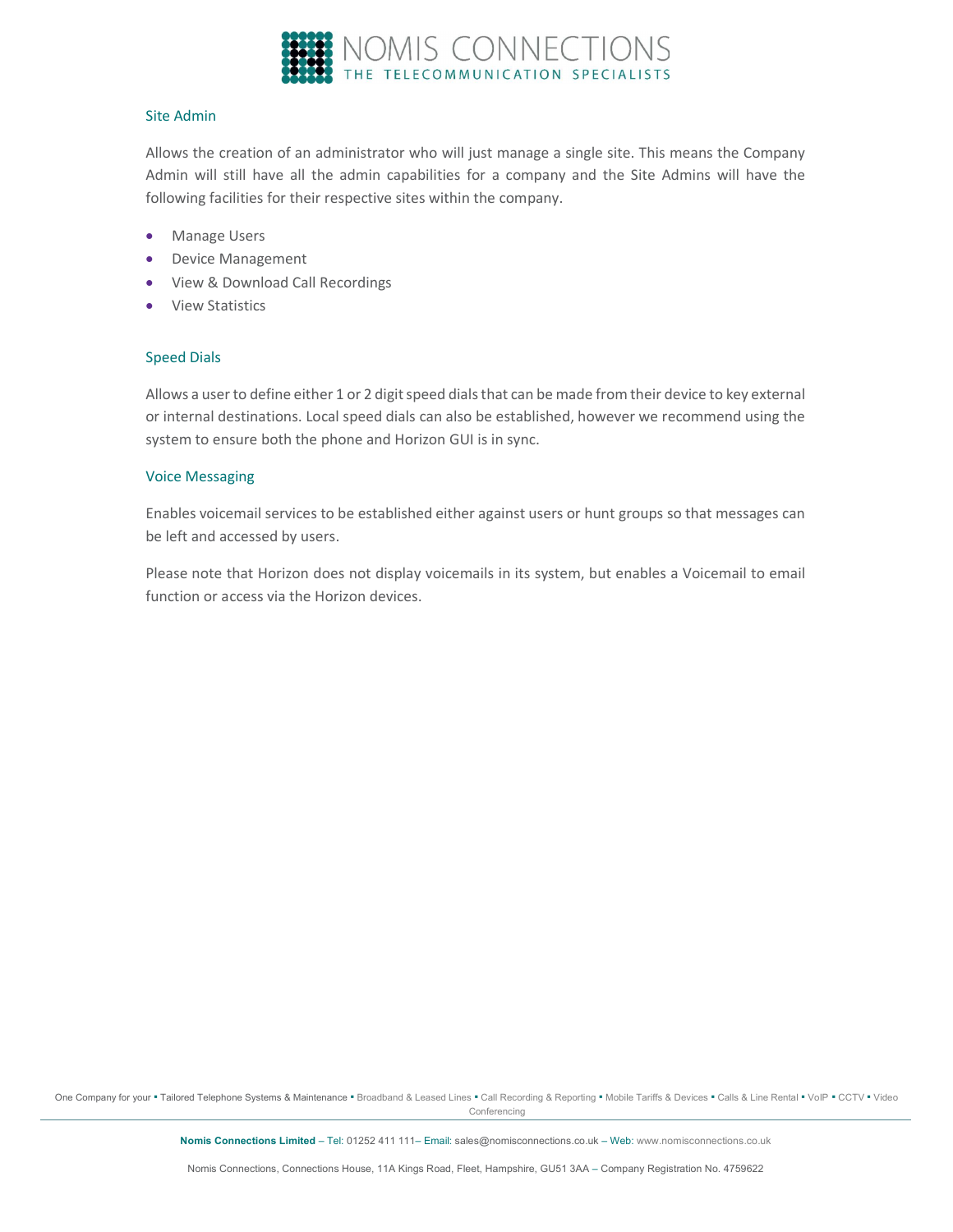

# Horizon User Feature & Bolt-On Explanation

# Horizon Bolt On Description

## Call Centre

An extension to the Horizon hosted telephony platform, this add-on service enables businesses to easily manage their call centre environments through the creation of supervisors and agents. It allows more detailed reporting on agent behaviour, customisable messaging to callers - including estimated wait and call queue position, and increased capacity for queued calls.

**000 000 00** 

Additional licences that can be ordered are:

- Call Centre Agent
- Call Centre Agent Client
- Call Centre Supervisor Client

Features include:

- Monitoring agents, statuses and queues
- **•** Call Barging
- Unavailable codes
- **•** Escalations
- Call queue messaging
- Call distribution
- Agent Log In/Out
- Agent States

## Call Recording Storage

Provided in a range of charging tiers and designed to complement the on demand or X% of calls recorded capability over both user and groups

## Call Queue Group

A basic simultaneous Hunt Group with the ability, should all users be engaged, to queue up to 25 calls at the network level. Each Call Queue Group can be customised with its own Welcome, Comfort, and Hold music/messaging and has the added capability of a user breakout.

Charging is only applied to a user who can be part of a Call Queue Group, therefore you could have 3 users over multiple groups and only be charged for those 3 users, rather than users per group.

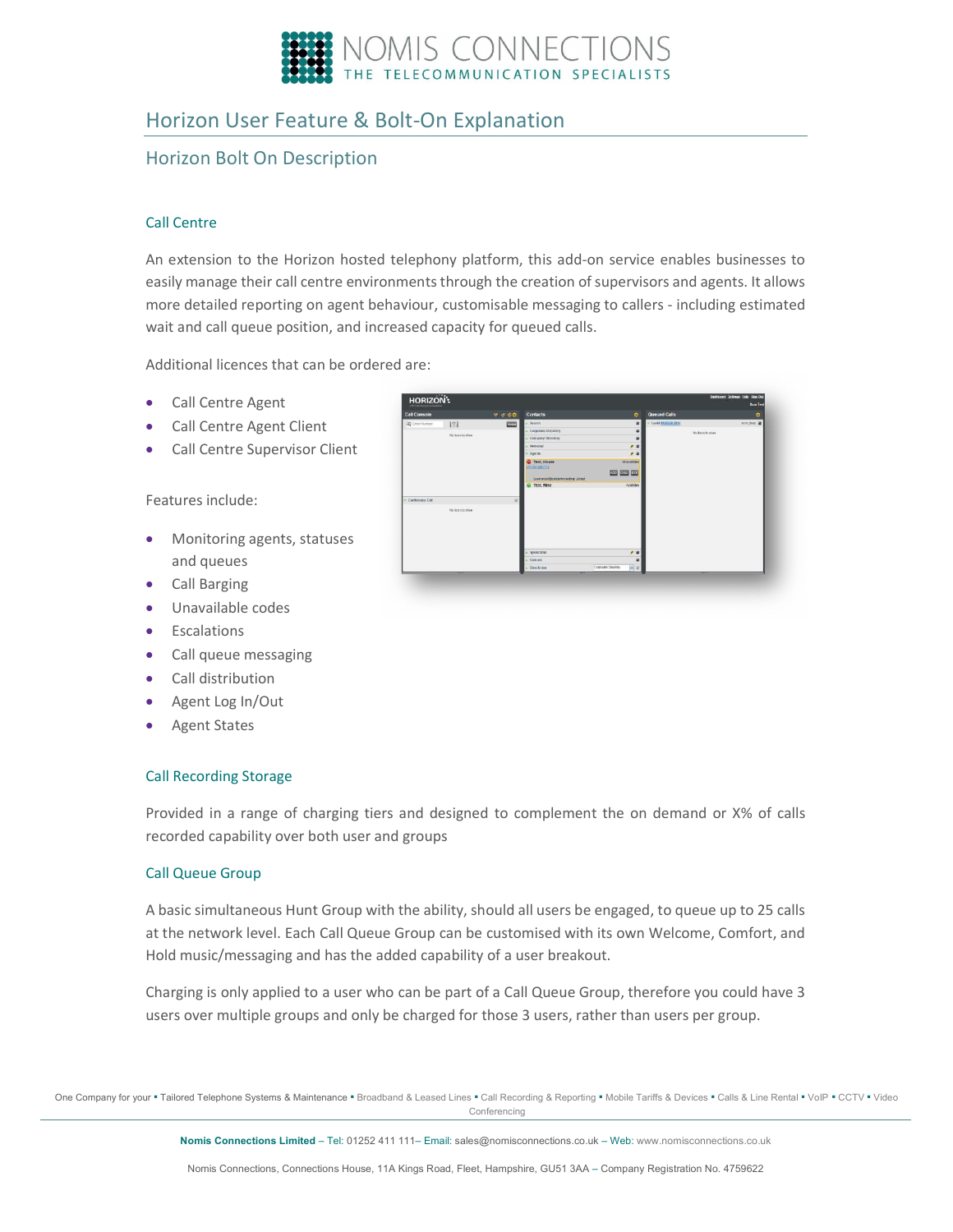

## Desktop Client Software

Separate from the core Horizon web interface, a Horizon client can be added to any PC or MAC to offer an easy to use desktop client for the Horizon service.

Within this client the customer will have the ability to:

- Manage incoming calls
- Make outgoing calls both from the Horizon Handset or the Horizon Client
- Manage call settings such as call forwarding, twinning, remote office
- **Send Instant Messages to other members of the** "Company" or other IM contacts where publicly available
- View the Presence of a contact for both telephony (on the phone or not), and client (availability profiles)
- Access the company directory

The desktop client software can be downloaded from our Horizon website and is available for use against an existing user subscription - therefore does not incur additional subscription costs over and above the cost of the client bolt on.

## Receptionist Console

To complement the Horizon web interface a dedicated receptionist console is available to manage incoming calls over a single or multiple sites.

This console provides the ability to:

- Monitor incoming calls to key numbers over all Horizon sites
- Monitor fixed (200) or dynamic (800) users over all Horizon sites
- Monitor call queues and adjust priority of callers within these queues
- Add notes to contacts to show related information such as leave
- **Establish and manage conference calls in the site**

The receptionist console is provided when this additional bolt on is provisioned and uses the chosen receptionist user subscription - therefore does not incur additional subscription costs over and above the cost of the console bolt on.



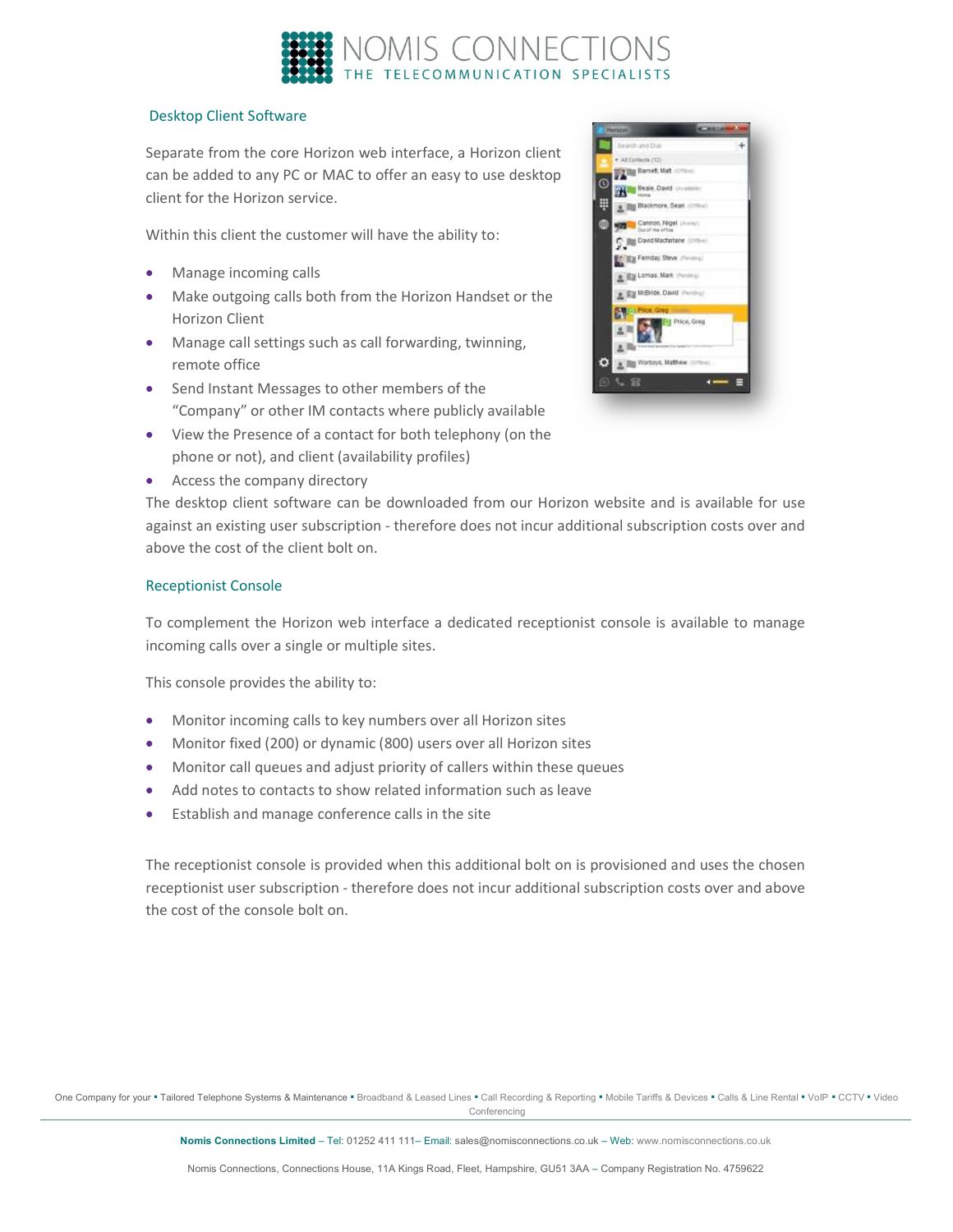

#### Akixi Call Management System

For a more comprehensive reporting solution, Gamma has teamed up with Akixi to provide full call logging, call management, wallboard and ACD reporting systems available in real-time.

- Real time stats Wall boards with real time traffic information and alarms to ensure critical routes into the business are constantly monitored.
- Accessible from any internet-facing device Use the service through traditional desktop devices or monitor on the go through your mobile.
- Abandoned call recovery Ensuring if you do miss a call, you can see instantly if it has been returned.
- Activity and extension activity monitoring Quickly and easily monitor key extension or call routes to ensure they are working efficiently.
- Cradle to grave reporting Monitor a call throughout its path within your organisation by seeing every divert leg and call detail, easily and accurately segmented, for identification.
- No server on site Allowing multi-site monitoring and business continuity in the event of an emergency.



One Company for your . Tailored Telephone Systems & Maintenance . Broadband & Leased Lines . Call Recording & Reporting . Mobile Tariffs & Devices . Calls & Line Rental . VoIP . CCTV . Video Conferencing